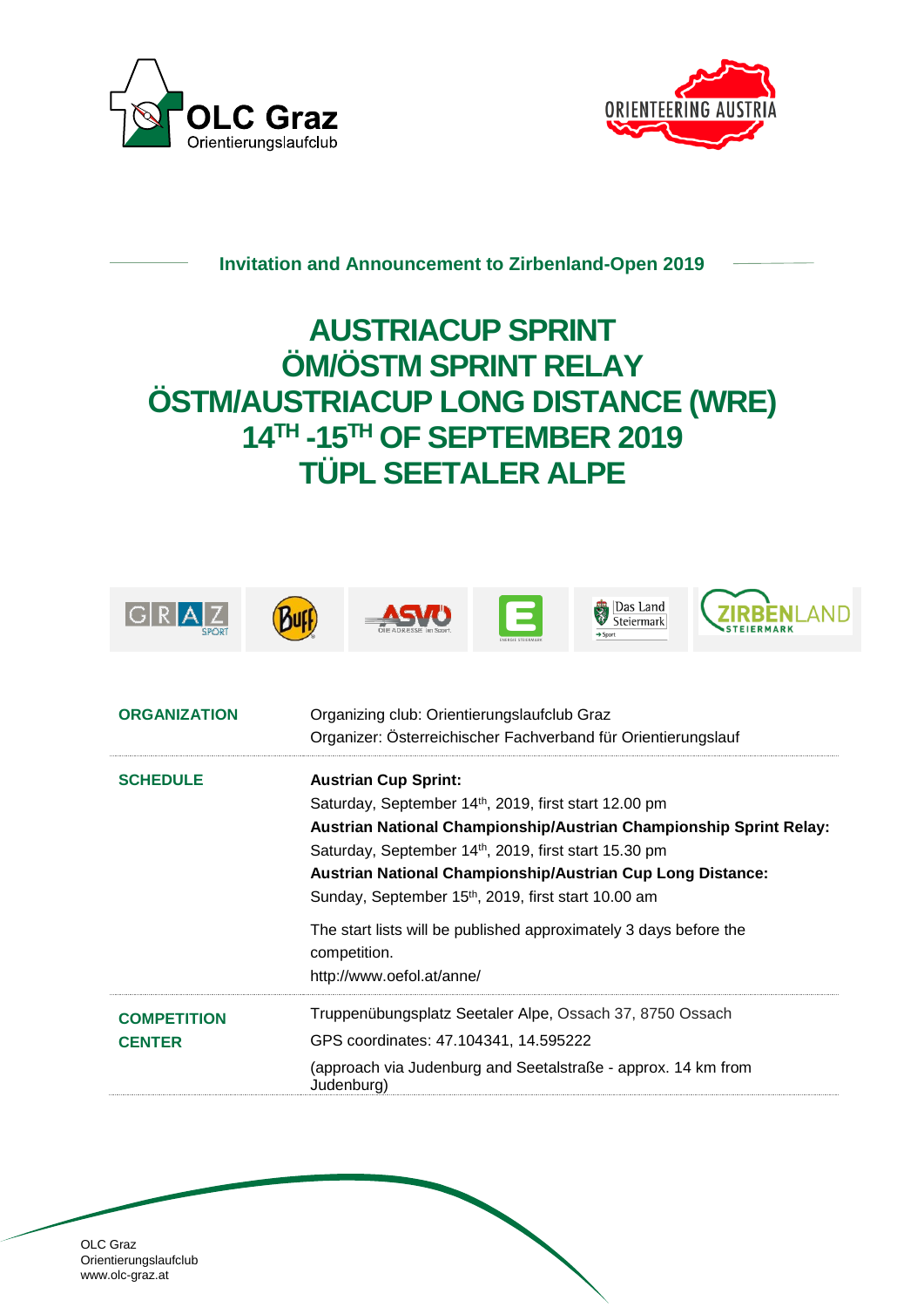

| <b>ENTRIES/</b><br><b>REGISTRATION</b> | http://www.oefol.at/anne/ (for members of the Austrian Orienteering<br>Federation)<br>OrienteeringOnline.net for international entries<br>Via email to Harald Zeiner hzeiner@gmail.com                                                         |
|----------------------------------------|------------------------------------------------------------------------------------------------------------------------------------------------------------------------------------------------------------------------------------------------|
|                                        | entries for the World Ranking Event (H/D 21E - Long Distance) must also be<br>registered via IOF Eventor https://eventor.orienteering.org                                                                                                      |
|                                        | Entry deadline: Friday, September 6th 2019<br>Entry fees for AC Sprint and<br>Austrian National Championships/Austrian Cup Long Distance:<br>€ 7.-  D/H-14, Beginners (Neulinge) and Family<br>€ 8.- D/H15-18<br>€ 16 .-  all other categories |
|                                        | <b>Entry fees for Austrian Championships Sprint Relay:</b><br>€ 24 .- Juniors<br>€ 64.-  Elite<br>€ 48.-  Masters, Open Class                                                                                                                  |
|                                        | Non-members of the Austrian Orienteering Federation will not be ranked<br>officially in categories which are participating in the Austrian<br>Championships or Austrian Cup.                                                                   |
|                                        | By the end of the entry deadline the entry fee must be transferred to the<br>following account:<br>Bank account: Orientierungslaufklub Graz<br>IBAN: AT96 2081 5000 4199 8923 and BIC: STSPAT2GXXX                                             |
| <b>ORGANIZING</b><br><b>COMMITEE</b>   | Event Director: Günter Kradischnig<br>Course Planners: Axel Koppert/Christian Pfeifer<br>Technical Delegate und IOF-Event-Advisor: Wolfgang Pötsch<br>Time Keeping/Punching System: Karl Fink/Eugen Kainrath/Harald Zeiner                     |
| <b>MAPS</b>                            | <b>Sprint and Sprint Relav:</b><br>Schmelz, 1:5000, 2,5m - mapped: 2019, ISSOM 2007<br><b>Long Distance:</b>                                                                                                                                   |
|                                        | Winterleitenseen 1:10000, 5m - mapped: 2019, ISOM 2017<br>maps printed on Pretex (waterproof)<br>mappers: Gabor Toth and Nandor Vancsik                                                                                                        |
|                                        | The control description will be printed on the map. Additionally, it can be<br>found at the competition center (for Austrian Cup categories) and for Elite<br>categories at the start.                                                         |
| <b>TERRAIN</b><br><b>DESCRIPTION</b>   | The competition area is located between 1500 and 2100 meters above sea<br>level, it can be characterized as alpine/high-alpine.                                                                                                                |
|                                        | The sprint competition will be held as a forest competition designed as a<br>downhill course; the start is located on a higher level than the finish. The                                                                                      |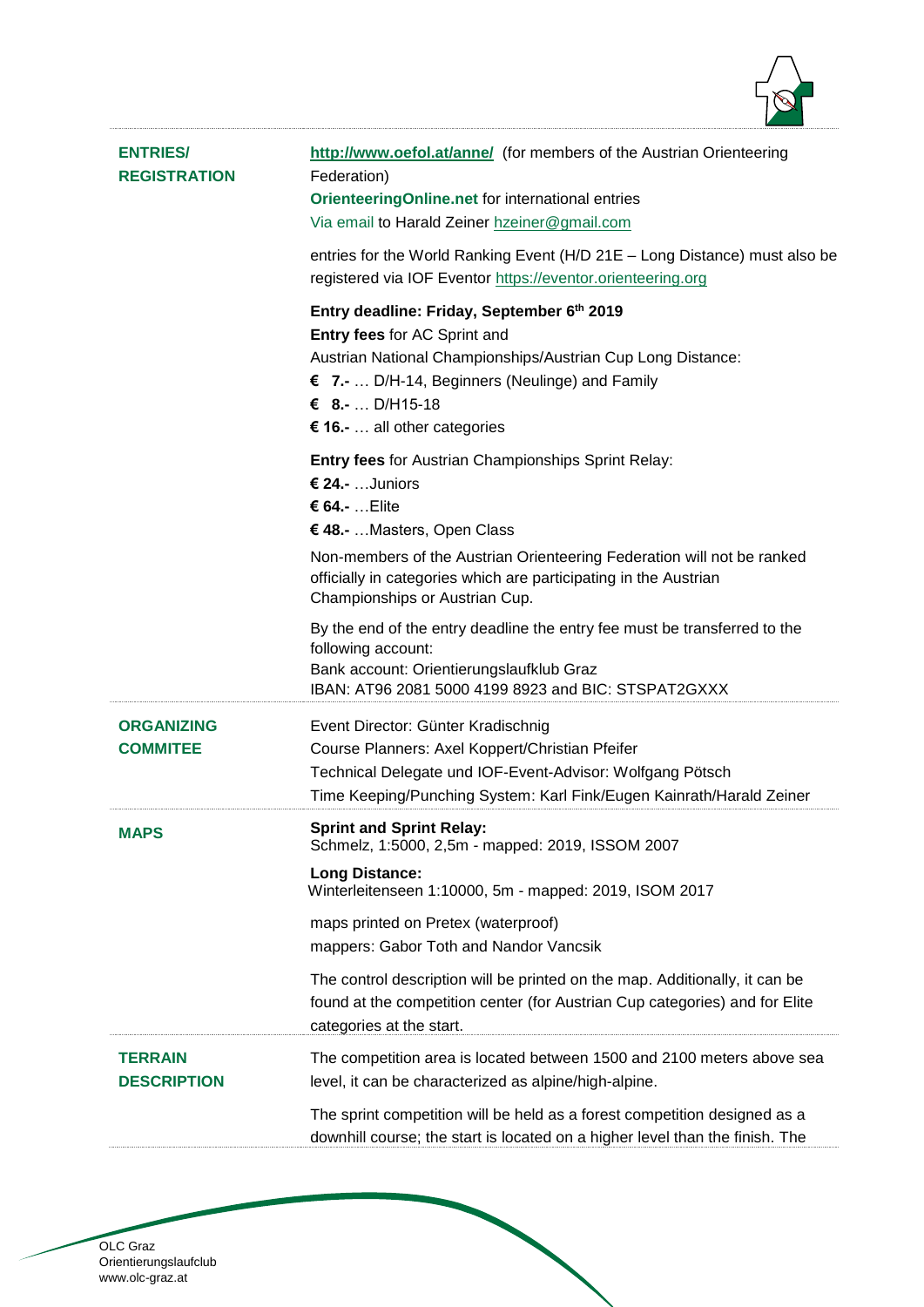

|                                            | terrain is detailed with diverse vegetation, stone formations and offers<br>predominantly good runnability.                                                                                                                                                                                                                                             |
|--------------------------------------------|---------------------------------------------------------------------------------------------------------------------------------------------------------------------------------------------------------------------------------------------------------------------------------------------------------------------------------------------------------|
|                                            | The sprint relay will take place at the military training centre. This<br>competition area offers a variation of terrains, including an urban military<br>area, pastureland (open fields) and forest.                                                                                                                                                   |
|                                            | The long distance will predominantly be held in alpine terrain above the tree<br>line to guarantee detailed technical orienteering. Due to marshes, semi-<br>open green alder and mountain pine areas as well as stone formations the<br>runnability can differ between good runnability and tough passages.                                            |
| <b>WAY TO THE START/</b><br><b>WARM-UP</b> | For the sprint and the long distance competition the distance to the start<br>counts approx. 3 km and 250 meters of elevation. The marked route to the<br>start must not be left, as it leads through the competition area. Possibilities<br>for warm-up on the way and at the start.                                                                   |
|                                            | At the sprint relay competition competitors are only allowed to stay in the<br>assigned spectator- and warm-up zone located at the start- and finish area.<br>The entire remaining military training centre is embargoed during the sprint<br>relay competition.                                                                                        |
| <b>KATEGORIEN/</b><br><b>BAHNEN</b>        | <b>Austrian Cup Sprint:</b><br>D/H-10, D/H-12, D/H-14, D/H-16E, D/H-18E, D/H 15-18, D/H-20E,<br>D/H 21E, D/H 21K, D/H 21L, D/H Hobby, D/H 35-, D/H 40-, D/H 45-,<br>D/H 50-, D/H 55-, D/H 60-, D/H 65-, D/H 70-, H 75-, H 80-                                                                                                                           |
|                                            | <b>Austrian Championships Sprint Relay:</b><br>Juniors -16 years (3 competitors per team in following order M-W-M)<br>Elite (4 competitors per team in following order W-M-M-W)<br>Masters 35- (3 competitors per team in following order M-W-M<br>Masters 50- (3 competitors per team in following order M-W-M)<br>Open Class (3 competitors per team) |
|                                            | One male runner can be replaced by a female runner, but not opposite. This<br>means at least one female runner needs to compete in a sprint relay team.<br>The Open Class does not have any restrictions.                                                                                                                                               |
|                                            | Austrian National Championships/Austrian Cup Long Distance:<br>D/H-10, D/H-12, D/H-14, D/H-16E, D/H-18E, D/H 15-18, D/H-20E,<br>D/H 21E (WRE), D/H 21K, D/H 21L, D/H Hobby, D/H 35-, D/H 40-,<br>D/H 45-, D/H 50-, D/H 55-, D/H 60-, D/H 65-, D/H 70-, H 75-, H 80-                                                                                     |
|                                            | Side Events for Sprint und Long Distance competitions:<br>Open Short, Open Long, Beginners (Neulinge), Family, Kids Course<br>Details regarding the courses will be published 2 weeks in advance.                                                                                                                                                       |
|                                            |                                                                                                                                                                                                                                                                                                                                                         |